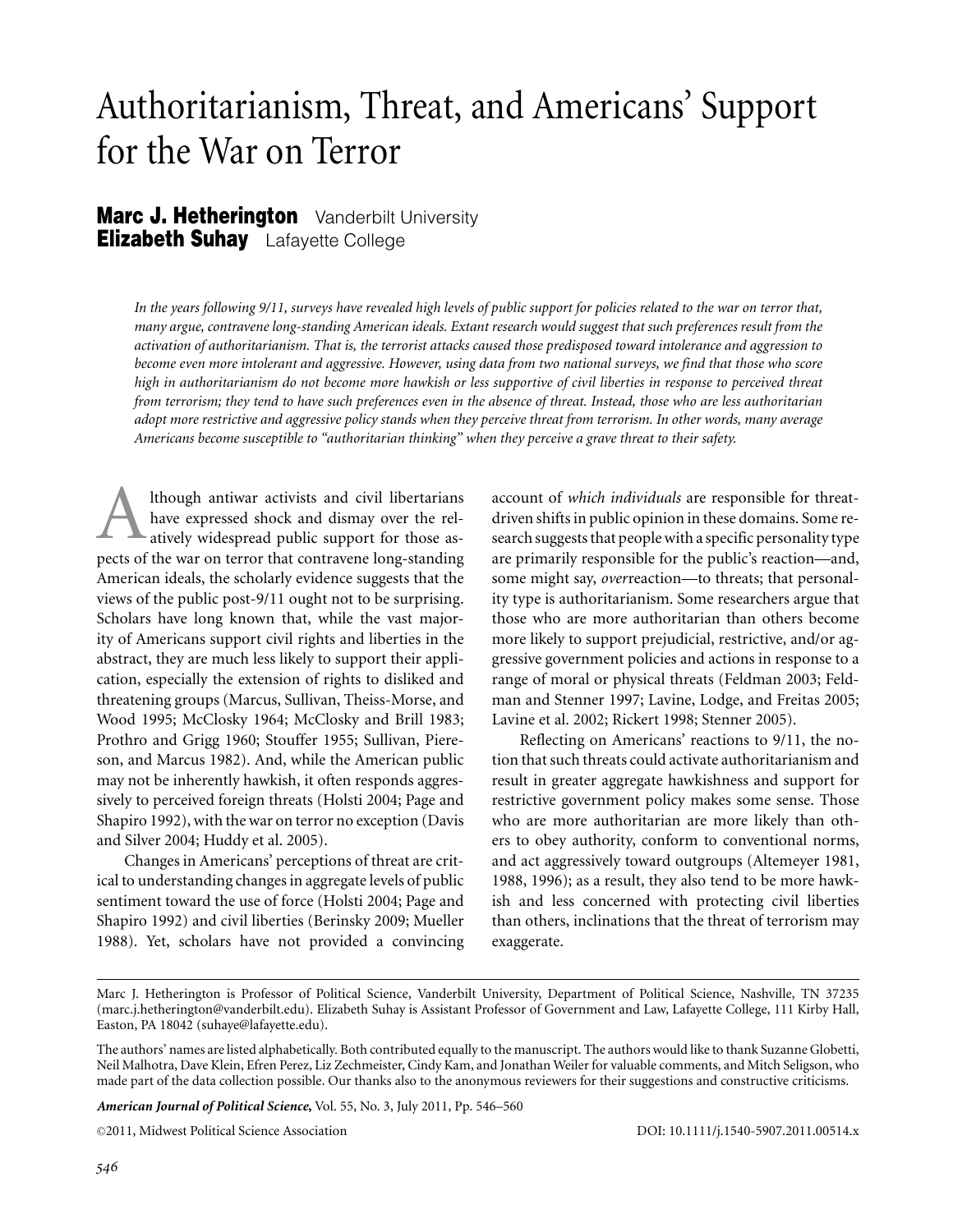This said, we find it more likely that the opinions of the *less* authoritarian are more susceptible to the threat of terrorism and other threats to public safety. The reason, as we see it, is simple: in "normal times," authoritarians are already more inclined to hold hawkish opinions and oppose democratic principles, while the less authoritarian tend to support democratic principles and less confrontational foreign policies. Hence, when a threat to public safety strikes, authoritarians have little place to travel in terms of their opinions. But the rest of the populace does.

Using data from two public opinion studies, we find that the less authoritarian respond to perceived threat from terrorism by increasing support for government policies—whether a foreign war or the curtailment of civil liberties—that they believe will ensure safety and order. Thus, it is threat perceived by the less authoritarian that increases aggregate support for aggressive and restrictive government policies while simultaneously reducing the difference in preferences between the more and less authoritarian. These findings are important because they demonstrate that it is likely *not* fringe elements of society who are responsible for marked increases in support for aggressive foreign policy or decreases in political tolerance when the nation's security is seriously threatened. Authoritarians tend to have such preferences regardless. Instead, the culprits are more likely to be found among the more moderate majority. This poses a greater threat to democracy than conventional wisdom suggests—a wide range of Americans will potentially support antidemocratic policies during threatening times.

## **Understanding Authoritarianism**

Authoritarianism was first introduced in comprehensive fashion by Adorno et al. (1950). These authors initially sought to better understand the psychological underpinnings of anti-Semitism, but eventually argued that there existed an antidemocratic, or "fascistic," personality type that could explain anti-Semitism (and ethnocentrism more generally) as well as support for authoritarian leaders like Adolf Hitler. Despite its many original insights, this research program was heavily criticized for a range of methodological problems (see Brown 1965, chap. 10; Christie 1954; Hyman and Sheatsley 1954). As its reputation sank under the weight of these criticisms, so did the study of authoritarianism. However, the study of authoritarianism has resurged in recent decades. Altemeyer (e.g., see 1981, 1988, 1996), in particular, revitalized this area of study, conceptualizing authoritarianism as a chronically accessible, learned social attitude with three covarying traits—submission to authorities, conventionalism, and aggression toward outgroups. Political scientists have since sought to clarify authoritarianism's theoretical underpinnings. Feldman (2003) and Stenner (2005) argue that authoritarianism is, at root, a need for conformity to group norms; they also argue that it is not a consistently salient trait—as Altemeyer argues—but is, rather, activated under conditions of "normative" threat. According to these authors, when authoritarians perceive threats to conformity or the existing moral order, they seek to enforce conformity, in part through obedience to authority and aggression toward outgroups.<sup>1</sup>

We agree that conformity, obedience to authority, and outgroup aggression are important to understanding authoritarianism. Like Altemeyer, we also believe authoritarianism to be a consistently salient predisposition. As evidence, survey instruments over many decades of study have consistently turned up strong relationships between authoritarianism and a wide spectrum of opinions, including opposition to civil liberties and support for aggressive foreign policies (see, e.g., Adorno et al. 1950; Altemeyer 1981, 1988, 1996; Meloen, Van der Linden, and De Wette 1996). These survey-based studies of authoritarianism have rarely included experimental threat manipulations. Moreover, even when the timing of surveys makes for a kind of natural experiment insofar as a clear security threat is present at one time and not another, the results often run counter to the "activation" hypothesis (see, e.g., Kam and Kinder 2007).

We do not think threat unimportant to authoritarianism, however. Rather, we argue that the key traits thought to make up the authoritarian personality—obedience to authority, strict adherence to conventional norms, and aggression—may cohere<sup>2</sup> in large part due to chronic perceptions of threat, likely beginning early in life.

Evidence that authoritarians experience unusually high levels of anxiety, insecurity, and stress is extensive. Lipset (1959) notably theorized that one reason why authoritarianism was so prevalent among the working class was that those low in socioeconomic status experienced a disproportionate lack of economic and psychological security (see also Jost, Pelham, Sheldon, and Sullivan

<sup>&</sup>lt;sup>1</sup> In other words, while these theories differ in some important respects from Altemeyer's, the political opinions and behaviors of Feldman and Stenner's authoritarians closely resemble his, but only when normative threat is present.

<sup>2</sup> From a theoretical perspective, this model of authoritarianism is accepted by many authoritarianism researchers (e.g., in addition to work by Altemeyer, see Stone, Lederer, and Christie 1992). Funke (2005) and Duckitt et al. (2010) provide empirical evidence for similar three-factor models of authoritarianism.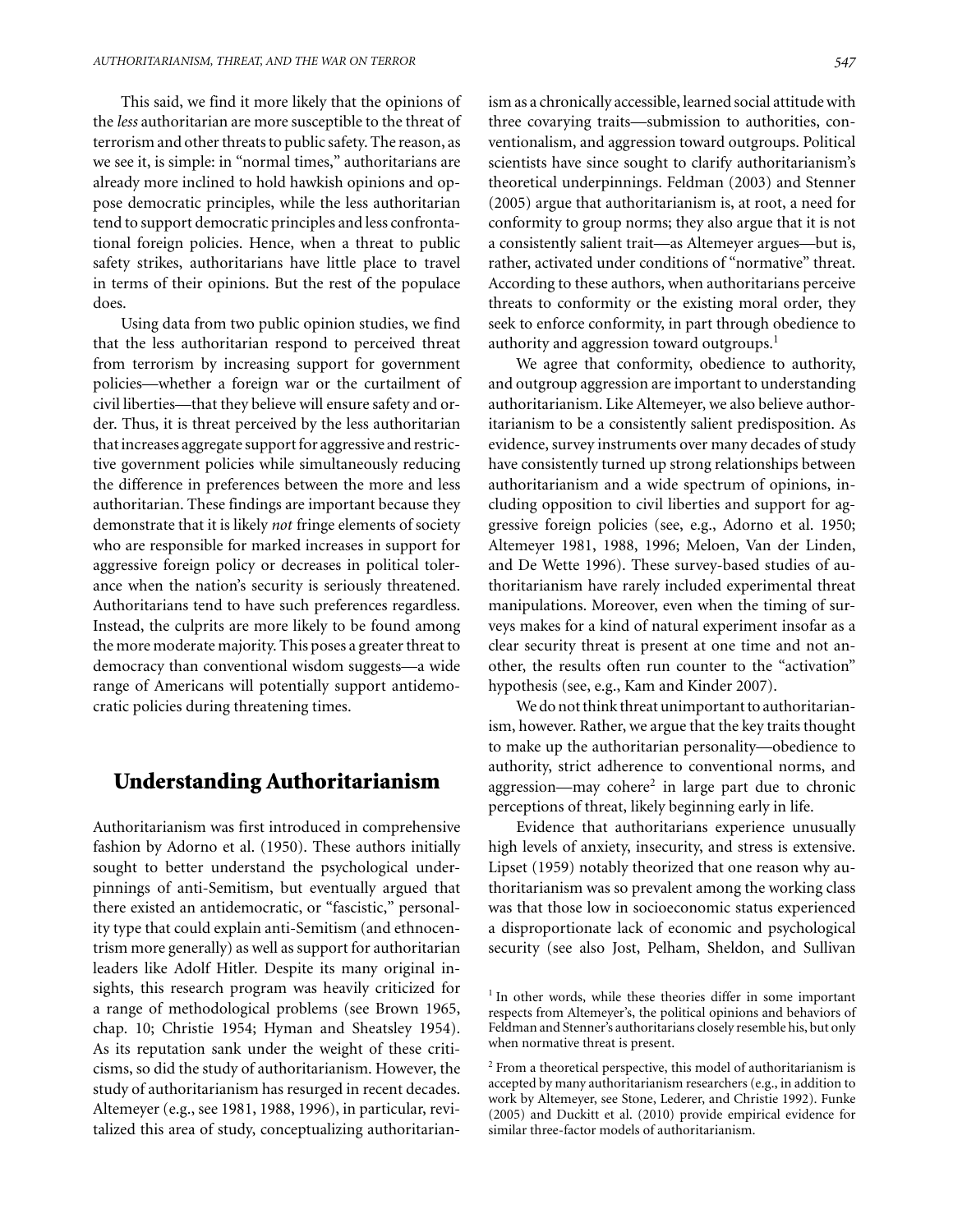2003). In addition, Adorno et al. (1950) found that authoritarians tended to be more distrustful of others. This phenomenon holds true today. Among those at the minimum of the 2008 American National Election Study (ANES) authoritarianism scale, $3\frac{72}{6}$  thought "most people can be trusted" and only 28% said "you can't be too careful"; in contrast, 81% at the authoritarianism maximum said "you can't be too careful" and only 18% said "most people can be trusted."4 Similarly, Altemeyer (1988, 168–69) found his RWA measure to be correlated at about .5 with a measure of how dangerous respondents considered the world to be (see also Duckitt 2001; Oesterreich 2005 for further evidence). Other research suggests a physiological basis to the relationship between authoritarianism and threat. Smith et al. (2009) found that those most opposed to illegal im-

migration and foreign aid as well as those most in favor of warrantless wiretapping (all preferences highly correlated with authoritarianism) exhibited a stronger startle reflex than others, a reflex which is associated with higher baseline fear levels (Hamm et al. 1997). Recent scholarship suggests that authoritarianism may actually be one way of coping with such stress (Dallago and Roccato 2010; Van Hiel and De Clercq 2009; see also Jost, Glaser, Kruglanski, and Sulloway 2003 for a complementary treatment of conservatism). Regardless, these findings suggest that authoritarians live in a stressful state of hypervigilance, which we believe explains in large part why authoritarians ought to express different preferences from nonauthoritarians during "normal times."

Such chronic perceptions of threat may also be a root cause of known differences in cognitive style between those scoring high and low in authoritarianism. Those scoring high in authoritarianism tend to see the world in more "black and white" terms than others; they are rigid thinkers who are intolerant of ambiguity (Adorno et al. 1950; Altemeyer 1996; Napier and Jost 2009; Winter 1996).<sup>5</sup> Research from psychology tells us that chronic anxiety or stress can inhibit cognitive processes (see Evans and Schamberg 2009; LeDoux 1996) and lead to behavioral rigidity (LeDoux 1996, 249–50).

Finally, following Adorno, Altemeyer, Duckitt, and Oesterreich, among others, we argue that physical threats, not just normative ones, are relevant to authoritarianism.<sup>6</sup> We focus, in this article, on the relationship between authoritarianism and threat from terrorism. Authoritarians' preoccupation with physical and moral danger helps to explain why key authoritarian traits covary. In their leaders, authoritarians seek protection from danger as well as direction when faced with uncertainty. In conventional norms, authoritarians are given proscriptions for how to behave and—assuming others follow those norms as well—the guarantee that others will behave in orderly and predictable ways. Finally, authoritarians' aggression toward thosewho pose threats,whether threats to safety or to cultural norms, represents one very concrete approach to handling a perceived threat—by forcefully trying to eliminate it.

Researchers have shown authoritarianism to be correlated with a long list of variables consistent with the theoretical framework presented here: trust in authority figures; social conservatism; social punitiveness; support for military force; nationalism, ethnocentrism, prejudice, and anti-immigrant attitudes; and, finally, opposition to democratic values, civil rights and liberties, and human rights (Adorno et al. 1950; Altemeyer 1981, 1988, 1996; Eckhardt and Newcombe 1969; Lipset 1959; McFarland and Mathews 2005; Meloen 1993; Stellmacher and Petzel 2005; Tibon and Blumberg 1999). Many of these variables directly reflect various aspects of the war on terror, including its curtailment of civil liberties, its focus on military strength over diplomacy, and its privileging of executive prerogative.

# **Threat, Authoritarianism, and Policy Preferences**

Although authoritarians have been characterized as dangerous when contrasted with other citizens (e.g., Adorno et al. 1950; Stenner 2005), we argue that at least some of their beliefs and behaviors are not unusual, at least not when threat is widely perceived. One need only consider the near majority (and sometimes clear majority) support for controversial elements of the war on

 $3$  We borrow our authoritarianism measure from the ANES; thus, their measure is almost identical to ours. See Data and Measurement.

<sup>&</sup>lt;sup>4</sup> Note that, for some variables, minimum and maximum values make up a small percentage of the overall population. This is not so for authoritarianism, with more than a quarter of respondents at the poles.

<sup>5</sup> In the 2006 CCES data (discussed below), authoritarianism and a two-item intolerance of ambiguity index correlated at about .4. This measure included the following agree/disagree items: "There is a right way and a wrong way to do almost everything" and "Nothing gets accomplished in this world unless you follow a few basic rules."

<sup>&</sup>lt;sup>6</sup> In other words, we believe that authoritarianism researchers should not restrict their focus to normative threat. Note that a number of scholars who propose that authoritarianism and threat interact in the way proposed by Feldman and Stenner argue that physical threats are also relevant to authoritarianism (see Lavine, Lodge, and Freitas 2005; Lavine et al. 2002; Merolla and Zechmeister 2009; Rickert 1998).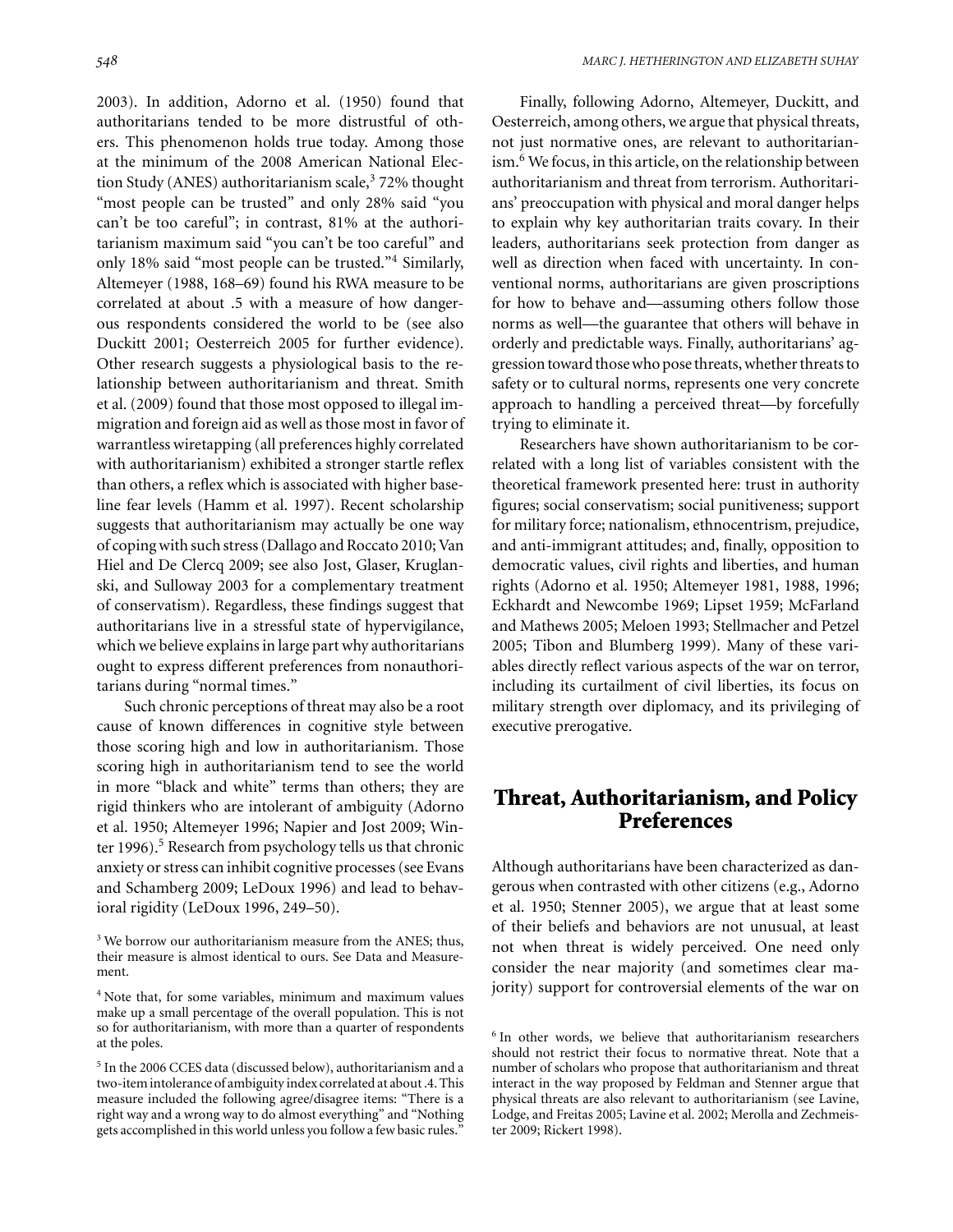terror, such as warrantless wiretapping and preemptive war, to surmise that "authoritarian" preferences are not always fringe positions. In the absence of a threat perceived by a wide range of citizens, the opinions of the more and less authoritarian ought to differ a great deal. However, when a grave threat emerges, the opinions of the more and less authoritarian ought to converge with respect to policies perceived by citizens as grappling with that threat. Statistically, we expect a *negative interaction* between threat and authoritarianism.

This is not what recent scholars in political science have argued, however. Feldman and Stenner (1997; Feldman 2003; Stenner 2005) have been the most forceful in arguing that, whatever its distribution in the population, authoritarianism's *manifestation* depends upon the existence of situational threat (see also Cohrs et al. 2005; Lavine et al. 2002; Merolla and Zechmeister 2009; Rickert 1998). Statistically, they argue that there is a *positive interaction* between authoritarianism and threat—the difference between the relevant political preferences of the most and least authoritarian increases in the presence of normative threat, specifically.<sup>7</sup>

Their empirical evidence is sometimes uneven, however. Stenner's (2005) most compelling study—the Cultural Revolution Experiment—involves a relatively small sample of students, and the observed positive interaction in this study is achieved by using an unorthodox control (or contrast) group.8 Further, despite their theoretical stance that the effects of authoritarianism ought to be only manifest under situational threat conditions, these authors quite often find a direct relationship between authoritarianism and various political attitudes and behaviors in addition to a positive interaction in response to threat (Feldman 2003; Feldman and Stenner 1997; Stenner 2005).

In addition, the concept of normative threat, which Feldman and Stenner (1997; Feldman 2003; Stenner 2005) operationalize as an individual's acknowledgment of extant or growing ideological and social diversity, almost surely affects the more and less authoritarian differently. While diversity is threatening to authoritarians, it is often welcomed by nonauthoritarians. Thus, one probably cannot say that those at the top *and* the bottom of the authoritarianism scale are both responding to threat; what is a threat to those at the top is a cause for celebration among those at the bottom. What would happen if both authoritarians *and* nonauthoritarians truly felt threatened by the same stimulus?

In this study, we focus on people's responses to perceived threats to their physical well-being, specifically. Mortality is a serious concern to nearly all people and tends to result in large mean shifts in attitudes (Greenberg, Pyszczynski, and Solomon 1986; Landau et al. 2004). The threat of harm from terrorism, which we examine below, plausibly threatens those across the authoritarianism distribution.

We argue that ordinary citizens who feel their safety is threatened will tend to support relatively "authoritarian" policies perceived as helping to ensure public safety, such as policies pursued as a part of the war on terror. Because they already tend to adhere rigidly to a broad class of aggressive and restrictive government policies that promote order and safety, authoritarians are unlikely to alter their political views considerably when more threat from terrorism (or related phenomena) is introduced. It is everyone else—those lower in authoritarianism whom we expect to become more likely to champion "authoritarian" policies in response to perceived threat from terror. This creates a negative interaction between authoritarianism and threat, not a positive one. More generally, we theorize that researchers ought to expect negative interactions when examining threats that are genuinely threatening to authoritarians and nonauthoritarians alike in conjunction with policies that are (a) endorsed by authoritarians (not nonauthoritarians) under "normal" conditions but (b) perceived by many in the populace as necessary for mitigating extreme threats that arise.9

Our theoretical approach accords well with existing evidence on the ways in which citizens respond politically to threats. At the aggregate level, turbulent periods in the United States have tended to predate increases in authoritarian-friendly attitudes and policy

<sup>7</sup> Yet another relationship between authoritarianism and threat is possible. Canetti et al. (2009) argue that threat mediates rather than moderates the effect of authoritarianism on exclusionary policies. While we think mediation is theoretically plausible—insofar as those scoring high in authoritarianism perceive more threat from terrorism than those scoring low (which, in turn, affects war on terror preferences)—substantively, we found little mediation in our study. When we compared the parameter estimates for authoritarianism both in the presence and absence of perceived threat from terrorism, which is thefirst diagnostic step in a Sobel mediation test, the median difference in the coefficients was 0.005 in the logistic regression models and 0.026 in the OLS model.

<sup>8</sup> The "control" group received an unusual threat stimulus having to do with contact with alien life forms (Stenner 2005, 50). Later, Stenner reveals that this "alien life form" stimulus depresses the effect of authoritarianism on intolerance (see Figure 9.1.1, 279). Thus, the "control" condition may create a false impression that normative threat increases the effect of authoritarianism.

<sup>&</sup>lt;sup>9</sup> The nature of our empirical evidence compels us to restrict our claims to the effects of physical threat (threat from terrorism, specifically); future research may wish to extend our findings to other types of threat.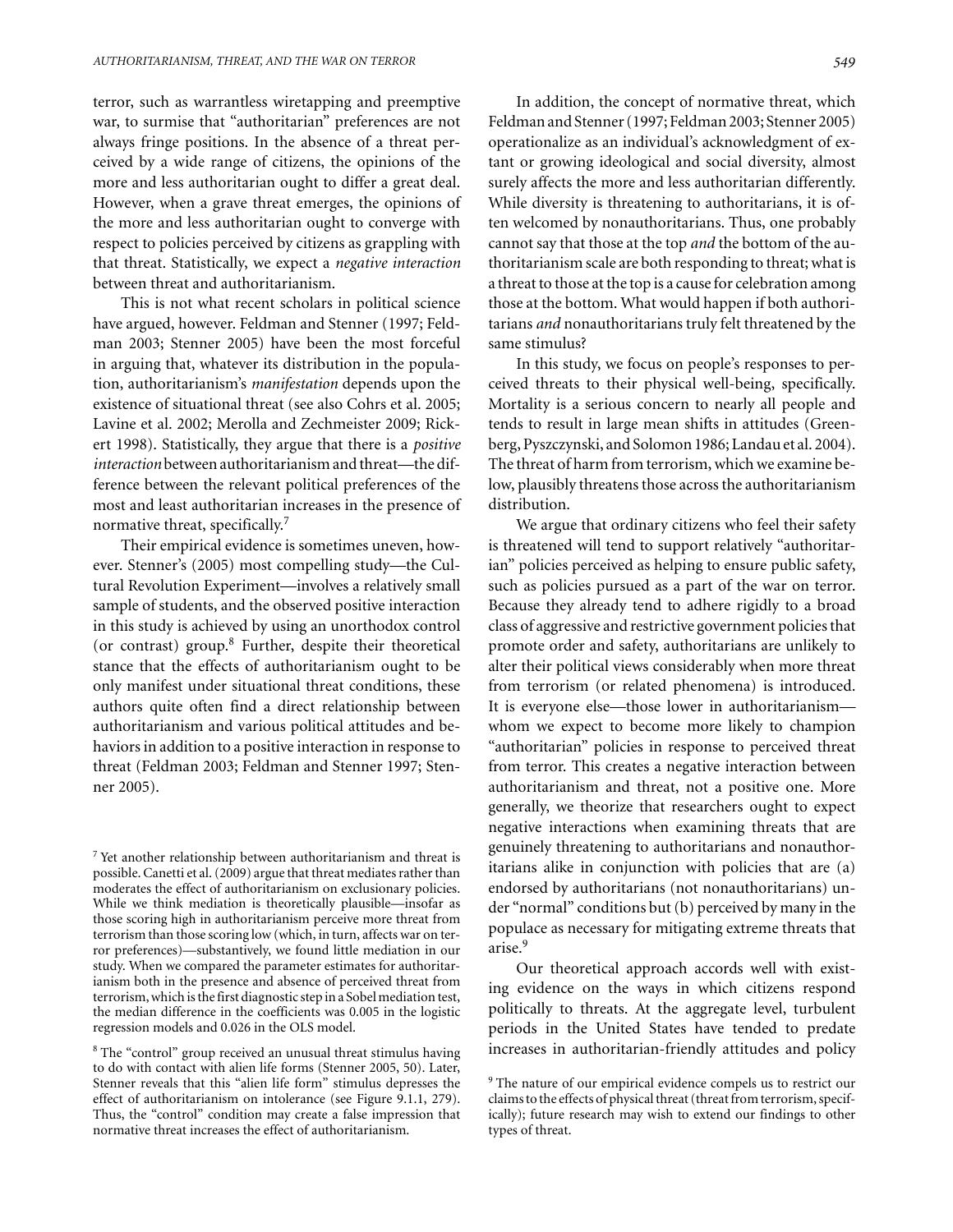outcomes, including larger police budgets and harsher prison sentences (Sales 1973), greater popularity of presidential candidates perceived to be "strong" leaders (Mc-Cann 1997), and increased support for censorship (Doty, Peterson, and Winter 1991). In several studies, experience with or the threat of terrorism, specifically, increased selfreported conservatism and support for President Bush, a leader with a reputation among many citizens for protecting security (Bonanno and Jost 2006; Landau et al. 2004; Willer 2004). Similarly, far-right political parties, such as the National Front in France, tend to attract more votes during tumultuous times than quiet ones (Mudde 2007). In each of these cases, authoritarians are among the usual supporters for such candidates, parties, and policies (e.g., Dow 1999; Sniderman, Hagendoorn, and Prior 2004). Hence, it is more likely the less authoritarian who come to support them during threatening times.

The ANES 2000-2002-2004 panel provides corroborating, microlevel evidence. September 11, 2001, provides a natural experiment because perceived threat from terrorism increased exponentially after it. If a positive interaction between threat and authoritarianism exists in this instance, then we would expect authoritarians to become more hawkish after 9/11. If we are correct, however, the preferences of the more authoritarian should have remained relatively constant and the preferences of the less authoritarian should have become more hawkish between 2000 and 2002. Respondents were asked whether they thought defense spending should be increased, decreased, or kept about the same both before and after September 11. Among those who scored at the authoritarianism maximum, 63% favored an increase in 2000, exactly the same percentage as in 2002 and statistically the same as in 2004. In contrast, those who scored low and in the middle of the distribution increased their support for defense spending in 2002 (relative to 2000), when the threat was at its highest, and decreased their support in 2004 (relative to 2002), as threat ebbed.<sup>10</sup>

## **Data and Measurement**

To test our hypothesis, we turn to two representative surveys of the U.S. population. The main survey we draw from is the 2006 Cooperative Congressional Election Study (CCES) conducted by Polimetrix, which surveyed more than 36,000 Americans during October and November of 2006. We administered our questionnaire online to

1,000 of those respondents. We also draw on items from the Americas Barometer Survey of the U.S. population, also conducted by Polimetrix in conjunction with the Latin American Public Opinion Project (LAPOP) in 2008  $(N = 1,500).$ <sup>11</sup>

#### **Measuring Authoritarianism**

Devising a quality measure of authoritarianism has proven to be difficult. Scholars have long noted that Adorno and colleagues' original F (for fascism) scale has methodological shortcomings, including poor reliability and response acquiescence (Altemeyer 1981).

The most widely used contemporary measure of authoritarianism is Altemeyer's Right-Wing Authoritarianism (RWA) scale (Altemeyer 1981, 1988, 1996). Although the RWA scale strongly "predicts" intolerance, prejudice, support for right-wing parties, and the like (Altemeyer 1981, 1988, 1996), its success is in part due to the fact that scale items measure attitudes that are similar to the dependent variables the scale is supposed to predict (Feldman 2003; Feldman and Stenner 1997; Stenner 2005). Critics also argue that the RWA scale fails to distinguish between conservatism, especially social conservatism, and authoritarianism (Feldman 2003; Feldman and Stenner 1997; Stenner 2005).

The measure of authoritarianism we use, first employed by the ANES, addresses these concerns. The fouritem authoritarianism index asks respondents to judge which of two desirable traits is more important for a child<sup>12</sup> to have: "respect for elders" versus "independence," "obedience" versus "self-reliance," "curiosity" versus "good manners," and "being considerate" versus "being well-behaved." This measure captures authoritarians' emphasis on order and control, conformity, and obedience. The broad child-rearing values measured are fairly well divorced from political ideology and attitudes; therefore, the measure is unlikely to be conflated with social conservatism and is easily distinguished from the dependent variables.

The authoritarian response in each pair is scored 1 and the nonauthoritarian response 0. We combine the four items additively and take the mean for each

<sup>&</sup>lt;sup>10</sup> These differences are statistically significant.

<sup>&</sup>lt;sup>11</sup> Both samples are Internet-based samples in which respondents opt-in to the studies. Through the use of a two-stage sample matching technique, Polimetrix creates datasets that are nationally representative (e.g., see Vavreck and Rivers 2008).

<sup>&</sup>lt;sup>12</sup> Note that the F scale, the RWA scale, and a newer authoritarianism scale introduced by Feldman (2003) all include items that address child-rearing values.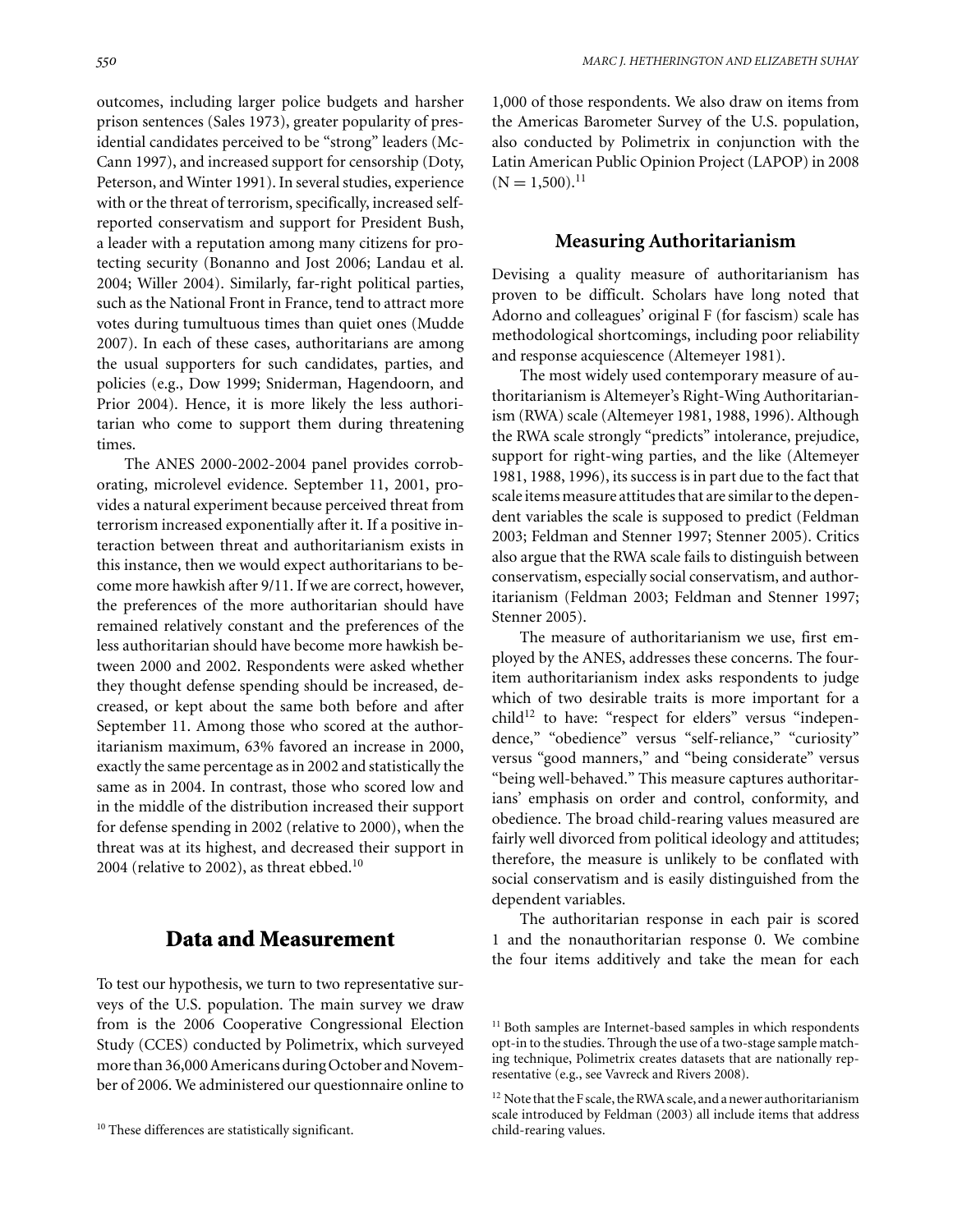respondent.<sup>13</sup> The measure correlates highly with Altemeyer's RWA measure  $(r = .54).^{14}$ 

#### **Measuring Threat**

We focus on *physical threat* from terrorism due to its profound relevance to life and politics during the Bush administration in the years following 9/11. The war on terror was portrayed to the American public as an effort to keep them safe. Furthermore, we propose that the most relevant physical threat to support for war on terror policies is *personal* in nature, rather than sociotropic. The threat from terrorism aroused a great deal of anxiety and fear among Americans, emotions which tend to be the product of threats to self, not community (Lazarus 1991; LeDoux 1996).

Previous scholarship examining the effects of threat on authoritarianism has included both survey and experimental work. Survey researchers (Feldman 2003; Feldman and Stenner 1997; Rickert 1998; Stenner 2005) have generally attempted to measure perceived threat in a fashion similar to ours, albeit less direct.<sup>15</sup> Experimentalists (Lavine, Lodge, and Freitas 2005; Lavine et al. 2002; Merolla and Zechmeister 2009; Stenner 2005) have sought to vary the experience of threat exogenously, which has two disadvantages in the present context. First, these studies often assume that randomly assigned "threatening" conditions are equivalent to threat as perceived by the individual. However, such threat manipulations may be very threatening to those at one end of the authoritarianism spectrum but not the other (or, possibly, may be threatening to no one). The second problem is one of external validity; the relationship between exogenous threats created by the experimenter and real-world threats is too often unclear.

<sup>14</sup> Data are from a nonprobability student sample from a large midwestern university ( $N = 226$ ). Our thanks to David Winter, who provided us with the data.

<sup>15</sup> Perceived threats in a survey design raise the possibility of endogeneity. However, we expect threat perceptions to precede the dependent variables and for any endogeneity to be minimal. For example, it seems unlikely that torture supporters will, *as a result of their policy opinions*, answer that they perceive a lot of threat from terrorism. If the degree of simultaneity is minimal, it is prudent not to pursue simultaneous equation modeling techniques. The estimates produced by such techniques are compromised when the effect of one endogenous variable on the other is conditional on an exogenous variable, which is the case with perceived threat and authoritarianism.

We asked respondents, "How worried are you that you personally might become a victim of a terrorist attack?" The four response options were coded to range from 0 ("Not at all worried") to 1 ("Very worried"). The means for the threat measure were .33 in the 2006 survey and .30 in the 2008 survey.<sup>16</sup>

Because authoritarianism and threat from terrorism make up the key interaction in our models, we want to address potential concerns that these two measures are operationally indistinct. The two variables are correlated, as one might expect. That said, the correlation (Kendall's tau-b) is only .16 in 2006 and .18 in 2008, suggesting that perceptions of threat from terrorism and authoritarianism are separable.<sup>17</sup> Many who score low in authoritarianism report feeling significant threat from terror and vice versa. For example, in 2006, approximately 25% of those who reported being "somewhat" or "very" threatened by terrorism were low in authoritarianism (0 or 1 "authoritarian" responses).<sup>18</sup> A negative interaction between these variables with respect to preferences on civil liberties and the use of force will reflect the opinions of many Americans.

#### **Dependent Variables**

We queried our samples about a range of government efforts (real and hypothetical) to combat terrorism. The first set of questions measured support for civil liberties, including whether respondents endorsed federal government surveillance of phone calls and emails without court warrant, the installation of video cameras in public places, public criticism of the president regarding terrorism (reverse scored), media self-censorship regarding covert government efforts to fight terror, the torture of terror suspects "caught red-handed," and, finally, making it mandatory for citizens to carry national identity cards.<sup>19</sup>

<sup>18</sup> Complete data are included in the Supporting Information.

<sup>19</sup> All questions included dichotomous response options except for the item on national identity cards, which included a 7-point response scale ranging from "strongly disagree" to "strongly agree." The first four questions are from the CCES; the last two are from the Americas Barometer Survey. Question wording is in the Supporting Information.

<sup>&</sup>lt;sup>13</sup> The scale sample means for the two surveys are .53 and .59, and the Cronbach's alphas are .65 and .60, respectively. These reliabilities are acceptable for such a short scale.

<sup>&</sup>lt;sup>16</sup> Note that people's self-assessments of perceived threat are not simply partisan rationalizations, with Republicans deducing from elite dialogue that they should express more fear about terrorism because their party's leaders do. In fact, partisanship was only weakly correlated with the threat measure  $(r = .08 \text{ in } 2006, \text{ and }$  $r = .07$  in 2008).

<sup>&</sup>lt;sup>17</sup> Kendall's tau-b is appropriate when testing the association between an interval scale and an ordinal scale variable.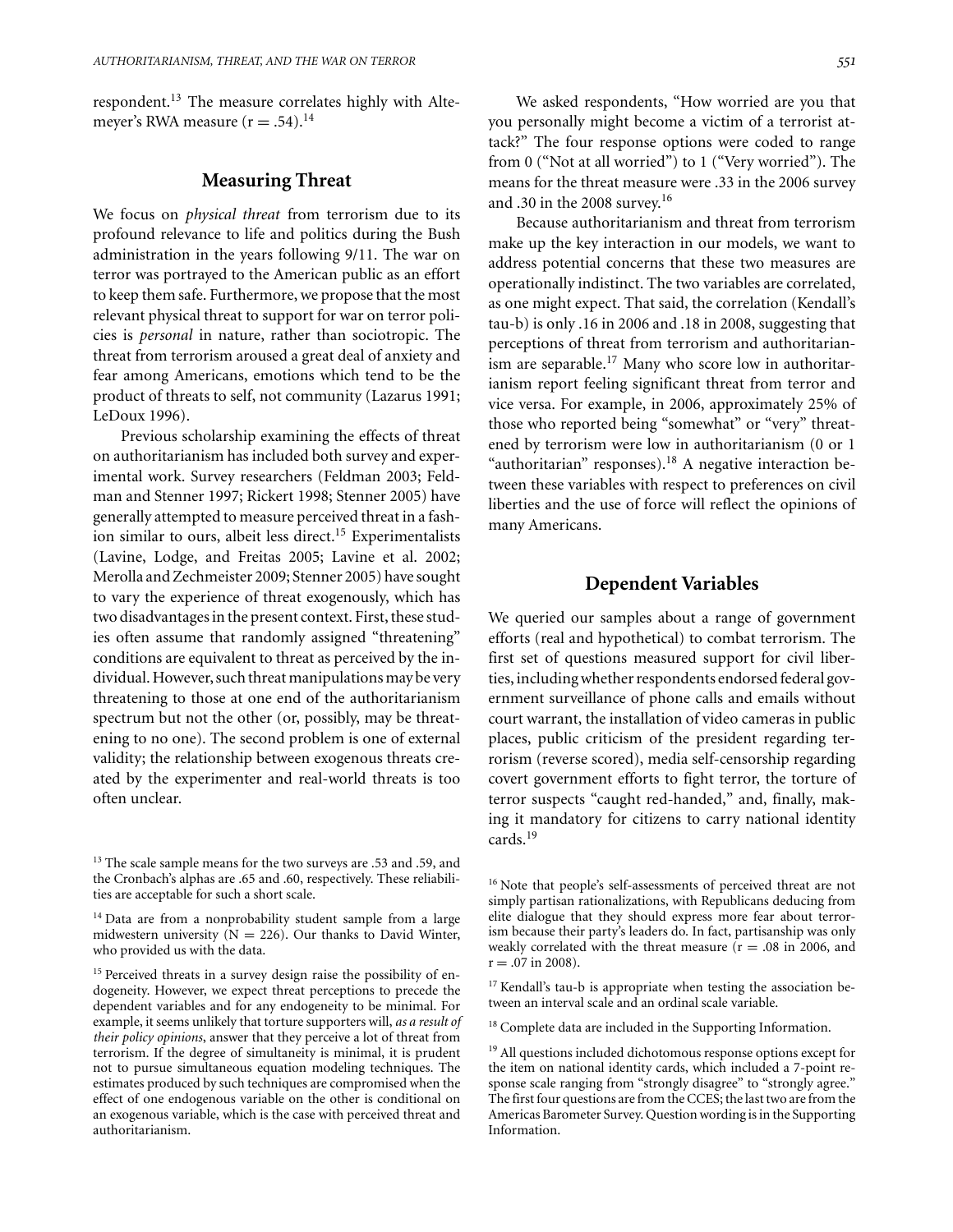In the main, Americans' disposition toward limits on civil liberties is somewhat mixed. Seventy-one percent supported the use of video cameras in public places. Similarly, 65% of Americans thought the media should not report information about secret methods the government is using to fight terrorism. Americans were less likely to support the use of wiretaps without a warrant and national ID cards; 47% believed wiretaps to be an acceptable tool in the fight against terrorism, and more Americans opposed ID cards (50%) than supported them (37%). Forty-eight percent of Americans were willing to endorse torture if a terrorist is caught "red-handed." Finally, most Americans believed that people should *not* censor themselves in talking about the president's performance on the issue of terrorism; only 23% of Americans suggested citizens refrain from criticizing the president. Taken together, these results elucidate a key point—the "authoritarian" policy options are not, by any stretch of the imagination, fringe positions in the American public.

The second set of two questions asked Americans for their views on foreign policies that the president and others had sought to link to the war on terror, including the best way to ensure peace (military strength vs. good diplomacy) and whether Congress should vote to begin withdrawing U.S. troops from Iraq.<sup>20</sup> Americans leaned in the "liberal" direction in response to both questions, with 61% favoring Iraq withdrawal and 57% favoring diplomacy over force.

## **Empirical Results**

We first examined the relationship between authoritarianism and the eight dependent variables. The results of this analysis appear in Table 1, and the expected patterns emerge. The differences between the more and less authoritarian are always large. The correlations suggest a strong relationship between authoritarianism and all six civil liberties variables, ranging from a low of .17, with respect to the torture item, to .40 with respect to the media censorship item. We find a similar pattern for the two questions asked in the 2006 CCES survey about the use of force and the war in Iraq. The correlations for authoritarianism and these items are .15 and .23, respectively.21

We can also report that the interaction between authoritarianism and threat seems to work as we hypothesize. Regardless of whether authoritarians perceive threat from terrorism, their opposition to civil liberties and hawkishness is relatively high. Among high authoritarians (those providing three or four authoritarian responses to the child-rearing battery) who perceived significant threat from terrorism, 84% favored media censorship; a statistically indistinguishable 81% of high authoritarians who did *not* perceive significant threat also favored media censorship. Similarly, 56% of high authoritarians who perceived significant threat from terrorism favored force over diplomacy, while a statistically indistinguishable 52% of high authoritarians who did not perceive significant threat also favored force. (Full results are not reported due to space considerations and are available from the authors upon request.)

In contrast, levels of threat appear to powerfully condition the preferences of the less authoritarian. Among those who provided either 0 or 1 authoritarian responses to the child-rearing battery and who perceived little threat from terrorism, only 37% favored media censorship. But for low authoritarians who perceived significant threat, that percentage nearly doubled, to 68%. Similarly, only 26% of low authoritarians who did not perceive much threat from terrorism supported the use of force over diplomacy. But among low authoritarians who felt significant threat from terrorism, 49% favored force over diplomacy. Taken together, these results suggest strong evidence for the hypothesized negative interaction between threat and authoritarianism.

#### **Multivariate Models**

We next turn to testing more rigorously whether the impact of authoritarianism decreases as threat from terrorism increases. In order to investigate this hypothesis, we estimate eight models. For each of the dependent variables, we code the more restrictive/forceful response as 1 and the less restrictive/forceful response as 0.

Our key independent variables are the four-item authoritarianism battery and the threat measure. To understand the effect of perceived threat on the predictive power of authoritarianism, we include an interaction term between threat and authoritarianism. We expect authoritarianism and threat to carry positive signs: the most authoritarian (when threat  $= 0$ ) and the most threatened (when authoritarianism  $= 0$ ) will be more likely to restrict civil liberties and more supportive of the use of force. However, we expect the interaction term to carry a negative sign: as perceived threat increases, those "high"

<sup>&</sup>lt;sup>20</sup> Both foreign policy questions are drawn from the CCES.

 $21$  Here, we use "etas" to measure association when the dependent variables are dichotomous—seven of the eight—and Pearson's r in the case of support for national identification cards. Eta is an appropriate measure of association between two variables when one is interval scale and the other is dichotomous.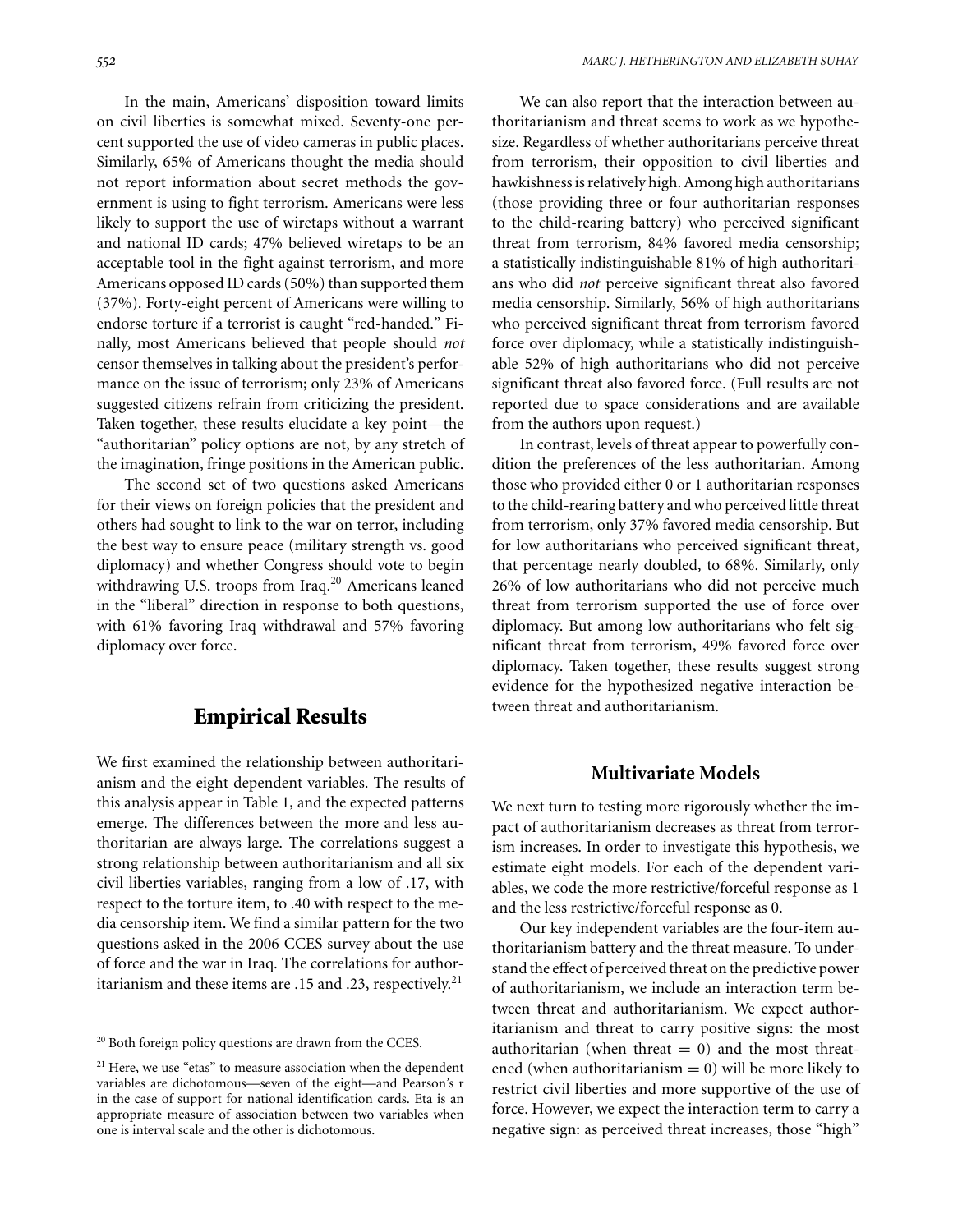|                                 | Support<br><b>Warrantless</b><br>Wiretapping | <b>Support</b><br>Video<br>Cameras | Oppose<br>Criticizing<br>the<br>President | Support<br>Media<br>Censorship | Support<br>the Use of<br><b>Torture</b> | Support<br><b>National</b><br><b>ID</b> Cards | Oppose<br>Iraq<br>With-<br>drawal | Favor<br>Strength<br>over<br>Diplo-<br>macy |
|---------------------------------|----------------------------------------------|------------------------------------|-------------------------------------------|--------------------------------|-----------------------------------------|-----------------------------------------------|-----------------------------------|---------------------------------------------|
| Minimum<br>Authoritarianism     | 20%                                          | 52%                                | 8%                                        | 27%                            | 26%                                     | 23%                                           | 27%                               | 22%                                         |
| Midpoint of<br>Authoritarianism | 47%                                          | 69%                                | 19%                                       | 69%                            | 45%                                     | 32%                                           | 38%                               | 45%                                         |
| Maximum<br>Authoritarianism     | 60%                                          | 79%                                | 33%                                       | 79%                            | 56%                                     | 49%                                           | 47%                               | 54%                                         |
| Correlation                     | .29                                          | .22                                | .25                                       | .40                            | .17                                     | .23                                           | .15                               | .23                                         |

|  | TABLE 1   Percent Supporting Reductions to Civil Liberties and the Use of Force, by Authoritarianism |  |
|--|------------------------------------------------------------------------------------------------------|--|
|--|------------------------------------------------------------------------------------------------------|--|

*Source:* All CCES (2006) except Torture and National ID Cards from Americas Barometer by LAPOP (2008).

and "low" in authoritarianism should adopt increasingly similar positions on civil liberties and the use of force. Our theoretical framework also suggests that the effect of threat will be largest on the less authoritarian and smallest on the more authoritarian; in other words, the negative interaction will mainly be driven by changing preferences in response to threat among those low in authoritarianism.

We also include a number of control variables, including party identification and ideology. Both are positively correlated with authoritarianism, and both are likely positively correlated with our dependent measures as well.<sup>22</sup> We also include measures of race (African American) and ethnicity (Hispanic), along with gender, age, and education. All independent variables (including controls) are scaled on the 0–1 interval.

Because all of the dependent variables are dichotomous choices except for the question on national identity cards, $23$  we use logistic regression to estimate relationships in all but the national identity card analysis (for which we use OLS).

#### **Multivariate Results**

The results for the six civil liberties items appear in the first six columns of Table 2. For all six models, the so-called "main effect" of authoritarianism (the effect of authoritarianism when threat is zero) is positive and statistically significant. Among those who say they "are not worried at all" that they will be personally affected by terrorism, the more authoritarian are more likely to support wiretaps, video camera surveillance, media censorship, torture, and national ID cards and to oppose criticizing the president. The so-called "main effect" of perceived threat is also positive and significant. This means that, among those who score lowest in authoritarianism, perceived threat from terrorism is linked to opposition to civil liberties.

In each of the six models, the authoritarianism ∗ threat interaction is negative, as expected, and the coefficients reach statistical significance (at least  $p < .05$ ) in all but one instance (support for video cameras in public places,  $p = .188$ , one-tailed).<sup>24</sup> The effects are substantively large as well.We plot predicted probabilities to illustrate the effect of the authoritarianism ∗ threat interaction on support for two variables: wiretapping and media censorship. We estimate probabilities for males who are not Black or Hispanic; we fix party identification, ideology,

<sup>22</sup> We use a 7-point party identification scale similar to the one used by the ANES. High values represent Republicans. Our ideology measure is a 5-point scale, ranging from extremely liberal to extremely conservative. Since authoritarianism is positively correlated with both party and ideology, failing to include in the model interactions between those variables and threat has the potential to bias the estimate for the interaction between authoritarianism and threat. When we include these interactions, however, they are hardly ever statistically significant and never affect the substance of the results we report here. Hence we do not include them in our final specification.

<sup>23</sup> This variable has been recoded onto the 0–1 interval.

 $24$  This is likely the case because public support for video cameras in public spaces was popular among respondents regardless of level of authoritarianism; fully 52% of those low in authoritarianism were supportive, as was 71% of the general public. Americans may have accepted this particular antiterror measure regardless of perception of threat because it is perceived as not especially intrusive.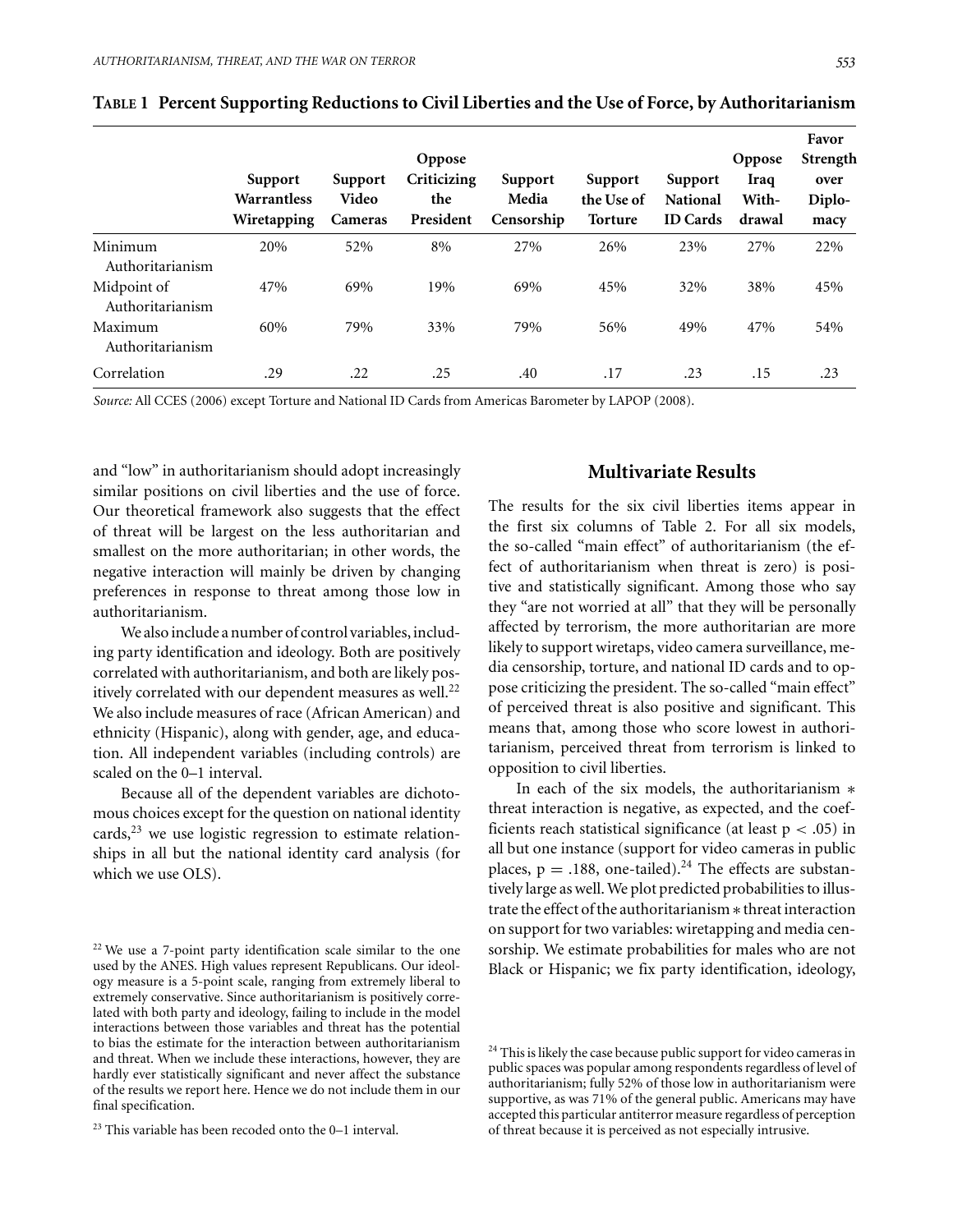|                               | Support<br>Warrant-<br>less<br>Wiretap-<br>ping | Support<br>Video<br>Cameras in<br>Public<br><b>Places</b> | Oppose<br>Criticizing | Support<br>Media<br>President Censorship                                                               | Support<br>Use of<br>Torture | Support<br><b>ID</b> Cards | Oppose<br>National Iraq With-<br>drawal | Favor<br>Strength<br>over<br>Diplomacy |
|-------------------------------|-------------------------------------------------|-----------------------------------------------------------|-----------------------|--------------------------------------------------------------------------------------------------------|------------------------------|----------------------------|-----------------------------------------|----------------------------------------|
|                               | (Std. Err.)                                     | (Std. Err.)                                               | (Std. Err.)           | Param. Est Param. Est Param. Est Param. Est Param. Est Param. Est Param. Est Param. Est<br>(Std. Err.) | (Std. Err.)                  | (Std. Err.)                | (Std. Err.)                             | (Std. Err.)                            |
|                               |                                                 |                                                           |                       |                                                                                                        |                              |                            |                                         |                                        |
| Intercept                     | $-4.653***$                                     | $-1.150***$                                               | $-4.826***$           | $-3.121***$                                                                                            | $-2.351***$                  | $0.124***$                 | $-3.884***$                             | $-4.830***$                            |
|                               | (0.432)                                         | (0.304)                                                   | (0.510)               | (0.379)                                                                                                | (0.257)                      | (0.037)                    | (0.397)                                 | (0.439)                                |
| Authoritarianism              | $2.059***$                                      | $1.299***$                                                | $1.836***$            | $2.504***$                                                                                             | $1.192***$                   | $0.214***$                 | $0.960*$                                | $1.829***$                             |
|                               | (0.448)                                         | (0.366)                                                   | (0.528)               | (0.431)                                                                                                | (0.293)                      | (0.044)                    | (0.427)                                 | (0.456)                                |
| Perceived Threat from         | $2.619***$                                      | $1.183*$                                                  | $1.885**$             | $2.512***$                                                                                             | $2.867***$                   | $0.429***$                 | 2.894***                                | $3.296***$                             |
| Terrorism                     | (0.615)                                         | (0.519)                                                   | (0.752)               | (0.600)                                                                                                | (0.513)                      | (0.075)                    | (0.595)                                 | (0.627)                                |
| Authoritarianism <sup>*</sup> | $-2.225**$                                      | $-0.763$                                                  | $-1.957*$             | $-1.706*$                                                                                              | $-2.253***$                  | $-0.180*$                  | $-2.466$ **                             | $-3.039***$                            |
| Threat                        | (0.950)                                         | (0.859)                                                   | (1.068)               | (1.001)                                                                                                | (0.719)                      | (0.107)                    | (0.915)                                 | (0.967)                                |
| Party ID                      | $3.011***$                                      | $0.600*$                                                  | $1.608***$            | $1.926***$                                                                                             | $1.210***$                   | $0.061*$                   | $2.846***$                              | $2.439***$                             |
|                               | (0.324)                                         | (0.293)                                                   | (0.327)               | (0.337)                                                                                                | (0.206)                      | (0.033)                    | (0.313)                                 | (0.314)                                |
| Ideology                      | $2.960***$                                      | 0.571                                                     | 2.198***              | $2.621***$                                                                                             | $1.676***$                   | 0.039                      | $2.118***$                              | $3.105***$                             |
|                               | (0.500)                                         | (0.416)                                                   | (0.513)               | (0.484)                                                                                                | (0.293)                      | (0.046)                    | (0.473)                                 | (0.516)                                |
| Age                           | 0.124                                           | $0.786*$                                                  | 0.536                 | $-0.532$                                                                                               | $-0.264$                     | $0.177***$                 | 0.234                                   | $1.121**$                              |
|                               | (0.448)                                         | (0.394)                                                   | (0.468)               | (0.443)                                                                                                | (0.267)                      | (0.041)                    | (0.430)                                 | (0.450)                                |
| Education                     | $-0.309$                                        | 0.184                                                     | $-1.335***$           | $-0.524$                                                                                               | $-0.209$                     | $-0.086**$                 | 0.284                                   | 0.089                                  |
|                               | (0.337)                                         | (0.295)                                                   | (0.376)               | (0.334)                                                                                                | (0.209)                      | (0.032)                    | (0.325)                                 | (0.341)                                |
| Gender (Female)               | $0.353*$                                        | $0.434**$                                                 | $0.844***$            | $0.774***$                                                                                             | $-0.214*$                    | 0.005                      | $-0.615***$                             | $-0.345*$                              |
|                               | (0.182)                                         | (0.159)                                                   | (0.189)               | (0.182)                                                                                                | (0.122)                      | (0.019)                    | (0.173)                                 | (0.178)                                |
| Race (African American)       | 0.124                                           | 0.479                                                     | $-0.209$              | 0.245                                                                                                  | $-0.187$                     | $-0.013$                   | $-0.119$                                | $-1.417***$                            |
|                               | (0.306)                                         | (0.293)                                                   | (0.410)               | (0.302)                                                                                                | (0.200)                      | (0.031)                    | (0.332)                                 | (0.414)                                |
| Ethnicity (Latino)            | $-0.503*$                                       | 0.037                                                     | $-0.277$              | $-0.216$                                                                                               | $-0.056$                     | 0.007                      | $-0.481*$                               | $-0.179$                               |
|                               | (0.280)                                         | (0.241)                                                   | (0.313)               | (0.272)                                                                                                | (0.185)                      | (0.029)                    | (0.277)                                 | (0.277)                                |
| $R^2$ or Pseudo $R^2$         | .38                                             | .09                                                       | .21                   | .32                                                                                                    | .19                          | .14                        | .32                                     | .38                                    |
| No. Cases                     | 952                                             | 948                                                       | 949                   | 942                                                                                                    | 1417                         | 1422                       | 950                                     | 946                                    |

| TABLE 2 Explaining Preferences for Civil Liberties and the Use of Force |  |
|-------------------------------------------------------------------------|--|
|-------------------------------------------------------------------------|--|

*Source:* All CCES (2006) except Torture and National ID Cards from Americas Barometer by LAPOP (2008).

*Note:* All equations were estimated using logistic regression except the National ID Cards equation, for which we used OLS.

<sup>∗</sup>p < .05, ∗∗p < .01, ∗∗∗p < .001, one-tailed tests. We use one-tailed tests of significance because we have posited hypotheses with clear directional claims with respect to the key variables of interest (authoritarianism, threat, and their interaction) as well as party identification and political ideology.

education, and age at their sample means. We then allow threat, authoritarianism, and its interaction to vary across their ranges.25

The predicted probabilities of supporting media censorship appear in Figure 1a. Notice that the lines representing those low in authoritarianism are much steeper than those representing those high in authoritarianism. While authoritarians support media censorship regardless of whether they believe themselves to be personally at risk from terrorism, nonauthoritarians reject media censorship when they perceive little or no threat but support it *just as much as authoritarians do* when they are "very worried" about being affected by terrorism. For example, those who are least authoritarian are about 20% likely to support media censorship when they perceive no threat from terrorism, whereas the most authoritarian are about 80% likely to support media censorship under these conditions; however, among those who are "very worried" about terrorism, the least authoritarian are about 80%

<sup>&</sup>lt;sup>25</sup> Regarding the other variables in the model, as expected, party and ideology have large effects, at least for the variables on which party and ideological elites have taken clear positions for identifiers to follow (all but video cameras and national identification cards). The demographic variables generally perform poorly, although gender tends to have a positive and significant effect on the dependent variables.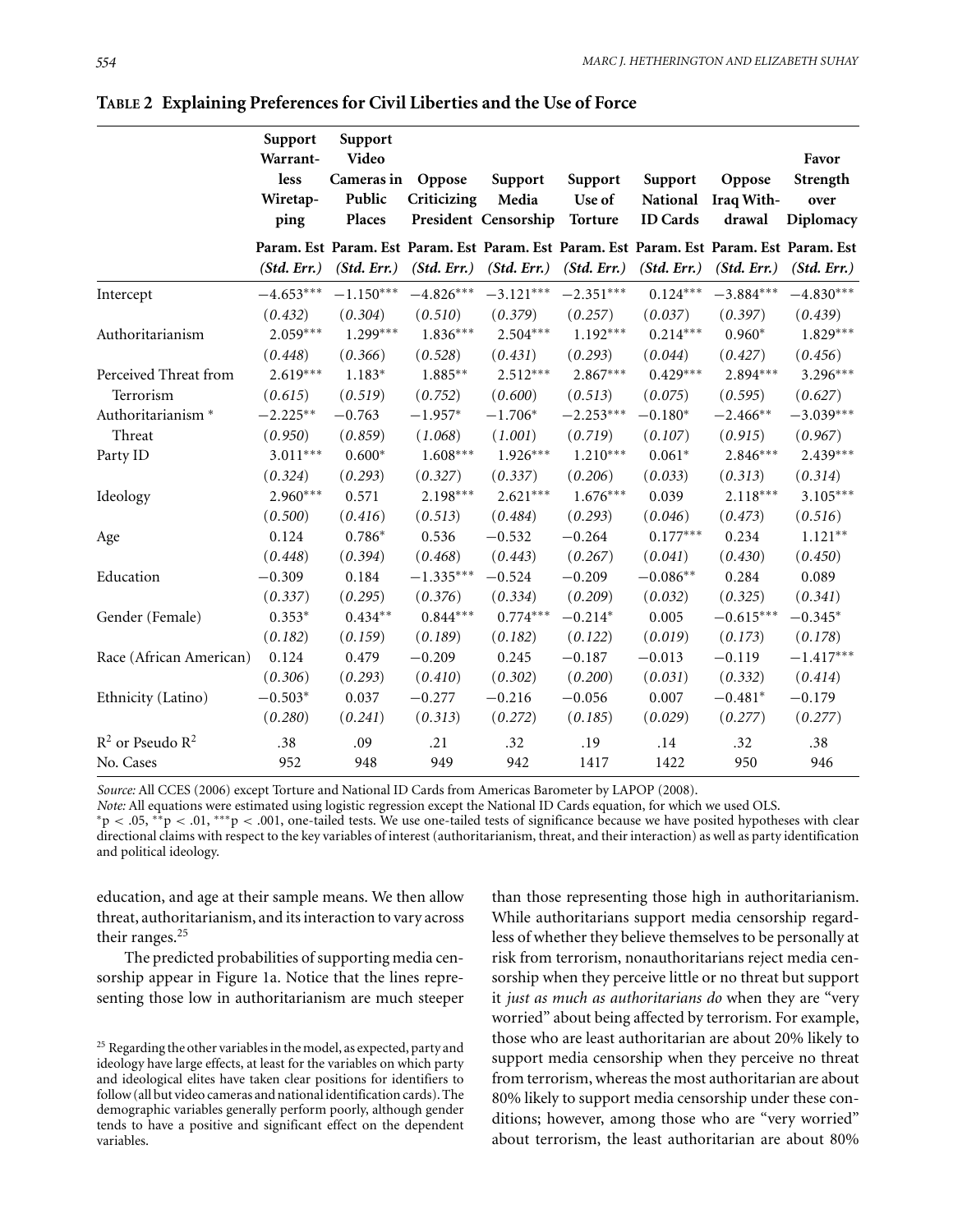

**FIGURE 1a Threat Decreases Effect of Authoritarianism on Support for Media Censorship**

#### **FIGURE 1b Threat Decreases Effect of Authoritarianism on Support for Wiretapping**



likely to support censorship, whereas the most authoritarian are about 90% likely to support it (a statistically insignificant difference). Perceived threat from terrorism reduces the effect of authoritarianism.

The predicted probabilities for supporting warrantless wiretapping are in Figure 1b. Among respondents who report no concern that they will be personally affected by terrorism, those at the maximum in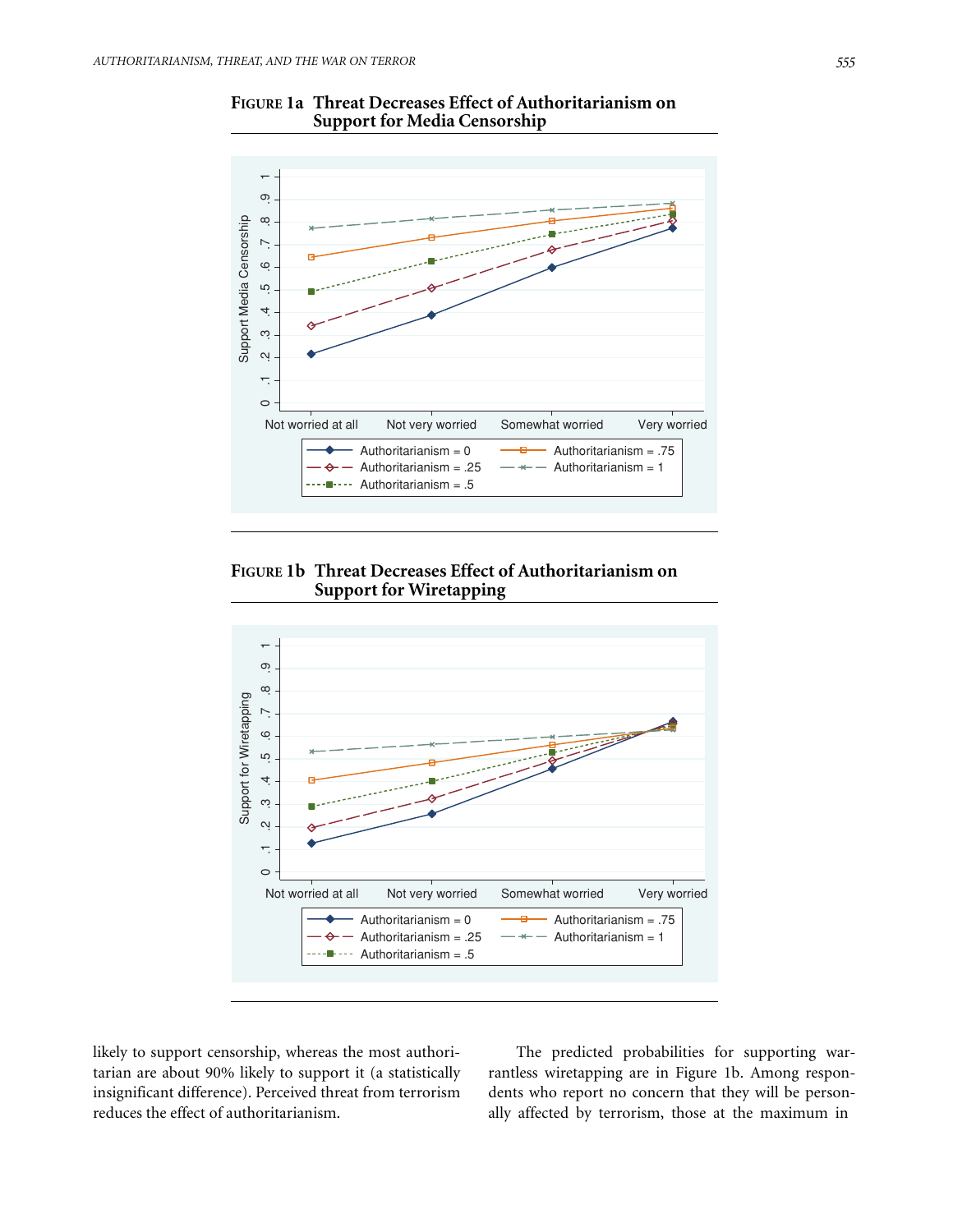authoritarianism are about five times as likely to endorse warrantless wiretapping than those at the minimum; however, among respondents who report considerable concern that they will be personally affected by terrorism, authoritarianism provides no leverage at all on opinions, with the predicted probabilities clustering together in the upper right-hand corner of the figure.<sup>26</sup> Similarly, the OLS results in the national identification card equation demonstrate that, in the absence of perceived threat from terrorism, those scoring at the authoritarianism maximum are about 21 percentage points (.214 –  $(.180 * 0) = .214$ ) more supportive of the policy. But, when threat is at its maximum, the difference shrinks to a statistically insignificant 3 percentage points (.214 – (.180  $* 1) = .034$ .

Turning to our analyses of the two foreign policy items, the regression results for these dependent variables appear in the last two columns of Table 2. The effect of authoritarianism when threat is zero is again positive and statistically significant. Similarly, perceived threat from terrorism is also clearly linked to support for an aggressive foreign policy when authoritarianism is at its minimum. With respect to the authoritarianism ∗ threat interaction terms, the coefficients are again negative, as expected, and both coefficients are statistically significant ( $p < .01$ ).<sup>27</sup>

Again, the findings are of substantive, as well as statistical, significance. In Figure 2, we demonstrate the shape of these interactions graphically, plotting predicted probabilities to illustrate the effect of the interaction on preferences for the use of military strength over diplomacy. (The Iraq withdrawal results follow the same pattern.) Again, we estimate effects for males who are not Black or Hispanic, with party identification, ideology, education, and age fixed at their means.

Among people who say they are "not worried at all" about being affected by terrorism, authoritarianism has its usual positive relationship with hawkish foreign policy; however, that relationship begins to disappear as threat increases. Whereas the difference between the lowest and highest categories of authoritarianism is statistically

significant among those "not worried at all" as well as those "not very worried" about being affected by terrorism, it is not statistically significant among those who are either "somewhat worried" or "very worried."<sup>28</sup>

Finally, recall that we focused on *personal* physical threat in these analyses because we expected this type of threat to be most relevant to our dependent variables. This is indeed the case. When we add sociotropic physical threat<sup>29</sup> and its interaction with authoritarianism to the equations, the pattern of results for personal threat remains largely unchanged, and the coefficients on sociotropic threat and the interaction term are inconsistent, and generally insignificant. It seems that believing that the country is in danger is not sufficient to diminish the difference in preferences between the most and least authoritarian. In our studies at least, the perceived threat must be more personal.

## **Conclusion**

Overall, the empirical analyses handsomely support our main proposition. Attitudes related to the war on terror are structured by authoritarianism; however, this structure breaks down when we concentrate our gaze on the portion of the public experiencing high levels of threat with respect to terrorism. The opinions of those low in authoritarianism resembled those high in authoritarianism when those low in authoritarianism perceived significant threat from terrorism. Using two large opinion surveys of Americans, we observed a clear negative interaction between perceived threat and authoritarianism on a range of dependent variables associated with the war on terror.

Although we provide strong evidence that perceptions of threat cause those low in authoritarianism to adopt more "authoritarian" policy views, our study suffers from the usual limitations inherent in the analysis of cross-sectional survey data. Future scholarship that explores this interaction should combine the best elements of surveys and experiments. Ideally, scholars would introduce a stimulus that is threatening to citizens across the authoritarianism spectrum to a nationally

<sup>&</sup>lt;sup>26</sup> Note that, in Figures 1a and 1b, the differences in predicted probabilities between the lowest and highest (as well as between the second lowest and second highest) categories of authoritarianism are statistically significant with respect to each of the two lowest threat categories and are *not* statistically significant with respect to each of the two highest threat categories. We used Long's SPost program in Stata to calculate predicted probabilities and their standard errors at each level of threat and authoritarianism.

 $27$  Again, the partisan and ideological variables perform as expected, with parameter estimates several times their standard errors. The demographic variables are somewhat more predictive in these two models than in the previous six, and here being female has a clear *negative* effect on the dependent variables.

<sup>&</sup>lt;sup>28</sup> The lines in the figure appear to suggest that, among those who are "very worried," the less authoritarian are more hawkish than the more authoritarian. However, because this is the least popular perceived threat response, the size of the standard errors around the actual predicted probabilities are very large. As a result, the difference does not even approach statistical significance. Again, we used Long's SPost program in Stata to calculate the predicted probabilities and their standard errors.

<sup>&</sup>lt;sup>29</sup> This question read as follows: "How likely do you think it is that there will be another terrorist attack in the United States within the next few months?"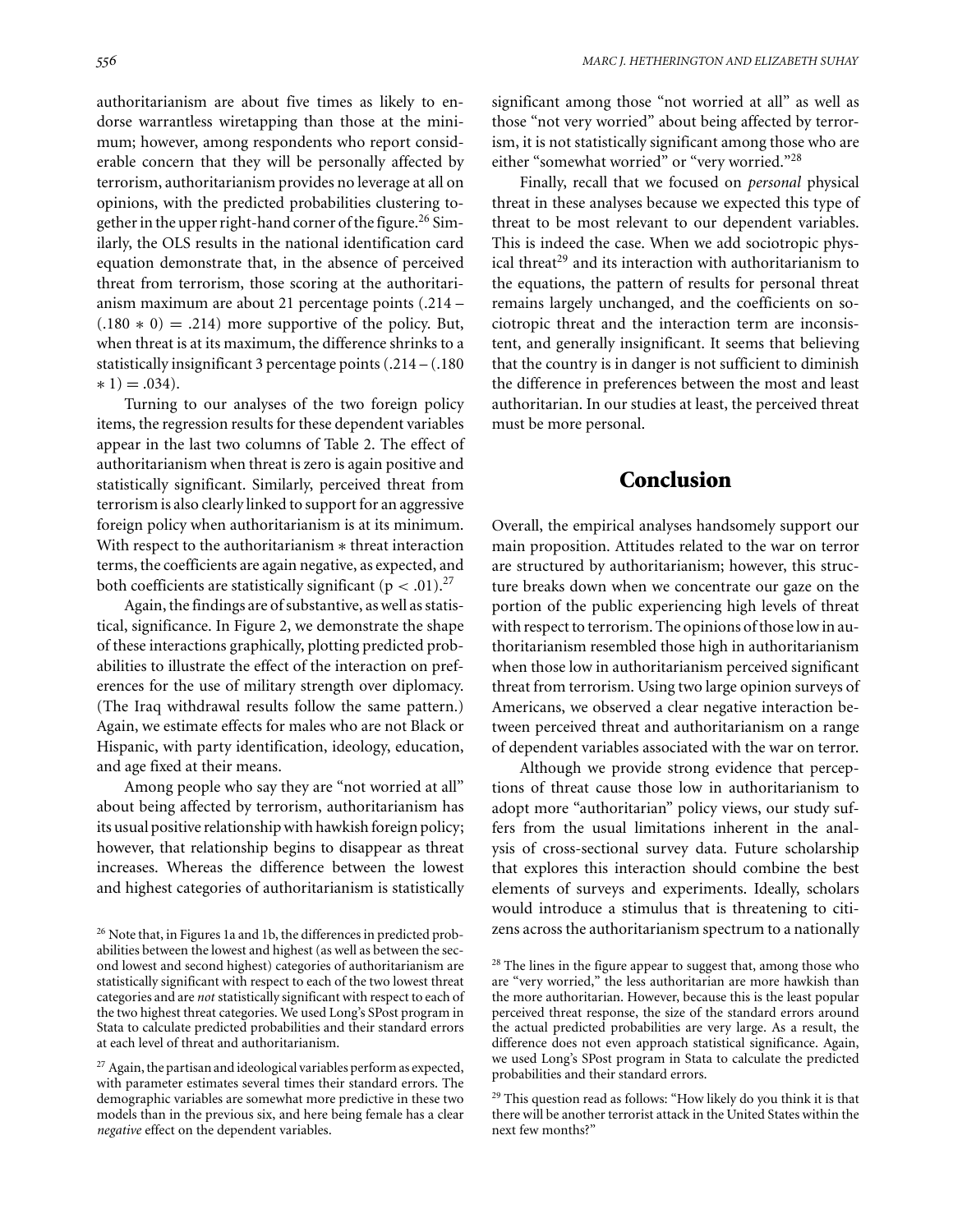

**FIGURE 2 Threat Decreases Effect of Authoritarianism on Preference for Military Strength over Diplomacy**

representative sample while also carefully tracking the degree to which the manipulation successfully causes participants to perceive threat. Where possible, researchers may wish to measure both self-reported perceived threat as well as physiological responses in order to track the stimulus' success in arousing threat, especially among those scoring lower in authoritarianism.

The negative interactions between threat and authoritarianism presented here provide leverage on the original question that motivated Adorno et al. (1950), namely, what types of individuals are susceptible to antidemocratic thinking? Under "normal" circumstances, these percentages tend to be relatively low in advanced democracies, with those expressing such attitudes disproportionately scoring high in authoritarianism. Our findings suggest, however, that authoritarians do not deserve all the attention when a higher percentage of people adopt antidemocratic and hawkish preferences during threatening times. When people perceive grave threats to their safety, most individuals are susceptible to "authoritarian thinking."

Indeed, the interaction we uncover poses perhaps a greater threat to democracy than the literature on authoritarianism implies. To be sure, Adorno et al. (1950) identified a troubling minority of the population whose preferences are anathema to democratic norms. However, if serious threats only brought out the worst instincts in them—a group that is fairly small in number, relatively low in socioeconomic status on average, and often politically marginal—norms of democracy would be relatively safe. According to this line of thinking, antidemocratic policies would always find some support, and that support might be particularly fierce during threatening times; however, opposition to democratic norms would likely not develop into a majority view.

Our findings suggest something much more dangerous to democracy. When ordinary people perceive a grave threat to their safety, they are susceptible to adopting antidemocratic preferences regardless of whether they score high in authoritarianism. In this rendering, antidemocratic preferences can quickly become popular, mainstream positions under the right circumstances. Indeed, to a certain extent, this has been the experience in post-9/11 America, with support for preemptive war, torture, wiretapping without warrant, and the like sometimes enjoying majority support. Our interpretation seems to square well with support for authoritarian policies in the United States during other threatening times as well (Doty, Peterson, and Winter 1991; McCann 1997; Sales 1973). It also might explain high levels of support for a "strong state" and chronically low levels of political tolerance in much of the developing world, where threats to physical well-being are much more common than in the United States.

While catastrophic events understandably cause fear, a media culture that is biased toward sensational coverage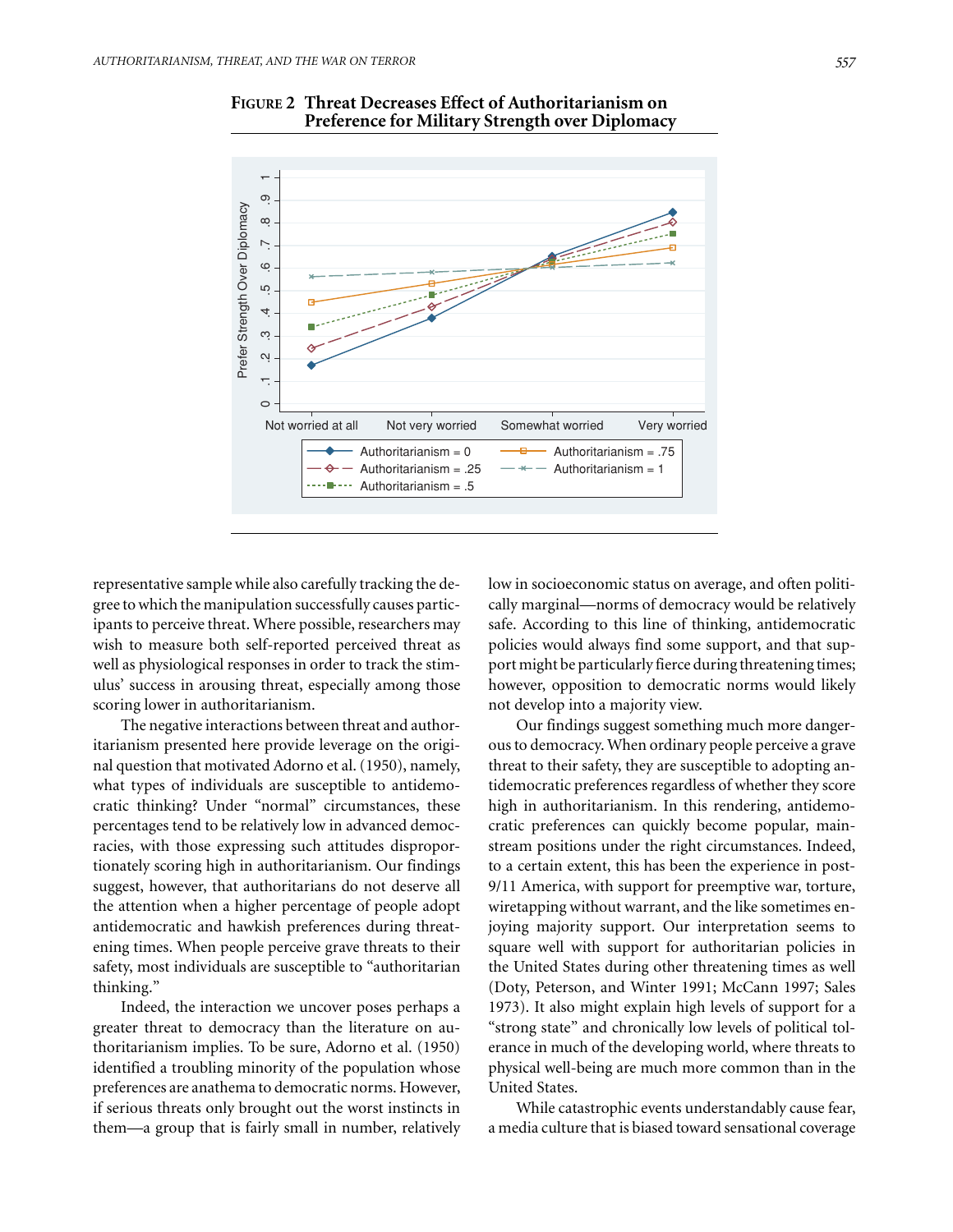of terror-related events, not to mention politicians who realize that they can benefit by exaggerating threats (see Lupia and Menning 2009), serves to exacerbate and prolong the public's fears and, thus, put further pressure on democratic norms. Such tendencies among the media and strategic politicians may be why the percentage of Americans who express the worry that they will be personally affected by terrorism has declined only slightly since 9/11 (see Merolla and Zechmeister 2009, chap. 1 for the time trend). It is worth considering just how much more support antidemocratic policies might receive if the country experienced a series of attacks, rather than just one. In the end, it is not just people with an authoritarian personality who would be potential threats to democracy under those circumstances; it would be all of us.

## **References**

- Adorno, T. W., Else Frenkel-Brunswik, Daniel J. Levinson, and R. Nevitt Sanford. 1950. *The Authoritarian Personality*. New York: Harper & Brothers.
- Altemeyer, Bob. 1981. *Right-Wing Authoritarianism*. Winnipeg, Manitoba, Canada: University of Manitoba Press.
- Altemeyer, Bob. 1988. *Enemies of Freedom: Understanding Right-Wing Authoritarianism*. San Francisco: Jossey-Bass.
- Altemeyer, Bob. 1996. *The Authoritarian Specter*. Cambridge, MA: Harvard University Press.
- Berinsky, Adam J. 2009. *In Time of War: Understanding American Public Opinion from World War II to Iraq*. Chicago: University of Chicago Press.
- Bonanno, George A., and John T. Jost. 2006. "Conservative Shift among High-Exposure Survivors of the September 11<sup>th</sup> Terrorist Attacks." *Basic and Applied Social Psychology* 28(4): 311–23.
- Brown, Roger. 1965. *Social Psychology*. New York: Free Press.
- Canetti, Daphna, Eran Halperin, Stevan E. Hobfoll, and Oren Shapira. 2009. "Authoritarianism, Perceived Threat, and Exclusionism on the Eve of the Disengagement: Evidence from Gaza." *International Journal of Intercultural Relations* 33: 463–74.
- Christie, Richard. 1954. "Authoritarianism Re-examined." In *Studies in the Scope and Method of "The Authoritarian Personality*," ed. Richard Christie and Marie Jahoda. Glencoe, IL: Free Press, 123–96.
- Cohrs, J. Christopher, Sven Kielmann, Jürgen Maes, and Barbara Moschner. 2005. "Effects of Right-Wing Authoritarianism and Threat from Terrorism on Restriction of Civil Liberties." *Analyses of Social Issues and Public Policy* 5(1): 263–76.
- Dallago, Francesca, and Michele Roccato. 2010. "Right-Wing Authoritarianism, Big Five and Perceived Threat to Safety." *European Journal of Personality* 24: 106– 22.
- Davis, Darren W., and Brian D. Silver. 2004. "Civil Liberties vs. Security: Public Opinion in the Context of the Terrorist

Attacks on America." *American Journal of Political Science* 48(Jan.): 28–46.

- Doty, Richard M., Bill E. Peterson, and David G. Winter. 1991. "Threat and Authoritarianism in the United States, 1978–1987." *Journal of Personality and Social Psychology* 61 (4): 629–40.
- Dow, Jay K. 1999. "Voter Choice in the 1995 French Presidential Election." *Political Behavior* 21: 305–24.
- Duckitt, John. 2001. "A Dual-Process Cognitive-Motivational Theory of Ideology and Prejudice."*Advancesin Experimental Social Psychology* 33: 41–113.
- Duckitt, John, Boris Bizumic, Stephen W. Krauss, and Edna Heled. 2010. "A Tripartite Approach to Right-Wing Authoritarianism: The Authoritarianism-Conservatism-Traditionalism Model." *Political Psychology* 31(5): 685–715.
- Eckhardt, William, and Allen G. Newcombe. 1969. "Militarism, Personality, and Other Social Attitudes." *Journal of Conflict Resolution* 13: 210–19.
- Evans, Gary W., and Michelle A. Schamberg. 2009. "Childhood Poverty, Chronic Stress, and Adult Working Memory." Proceedings of the National Academy of Sciences. published online before print March 30, 2009, doi:10.1073/pnas.0811910106.
- Feldman, Stanley. 2003. "Enforcing Social Conformity: A Theory of Authoritarianism." *Political Psychology* 24(1): 41–74.
- Feldman, Stanley, and Karen Stenner. 1997. "Perceived Threat and Authoritarianism." *Political Psychology* 18(Dec.): 741–70.
- Funke, Friedrich. 2005. "The Dimensionality of Right-Wing Authoritarianism: Lessons from the Dilemma between Theory and Measurement." *Political Psychology* 26 (April): 195–218.
- Greenberg, Jeff, Tom Pyszczynski, and Sheldon Solomon. 1986. "The Causes and Consequences of the Need for Self-Esteem: A Terror Management Theory." In *Public Self and Private Self* , ed. R. F. Baumeister. New York: Springer-Verlag, 189–207.
- Hamm, Alfons O. 1997. "Fear and the Startle Reflex: Blink Modulation and Autonomic Response Patterns in Animal and Mutilation Fearful Subjects." *Psychophysiology* 34(1): 97–107.
- Holsti, Ole R. 2004. *Public Opinion and American Foreign Policy.* Rev. ed. Ann Arbor: University of Michigan Press.
- Huddy, Leonie, Stanley Feldman, Charles Taber, and Gallya Lahav. 2005. "Threat, Anxiety, and Support of Antiterrorism Policies." *American Journal of Political Science* 49 (July): 593–608.
- Hyman, Herbert H., and Paul B. Sheatsley. 1954. "'The Authoritarian Personality': A Methodological Critique." In *Studies in the Scope and Method of "The Authoritarian Personality*," ed. Richard Christie and Marie Jahoda. Glencoe, IL: Free Press, 50–122.
- Jost, John T., Jack Glaser, Arie W. Kruglanski, and Frank J. Sulloway. 2003. "Political Conservatism as Motivated Social Cognition." *Psychological Bulletin* 129(3): 339–75.
- Jost, John T., Brett W. Pelham, Oliver Sheldon, and Bilian Ni Sullivan. 2003. "Social Inequality and the Reduction of Ideological Dissonance on Behalf of the System: Evidence of Enhanced System Justification among the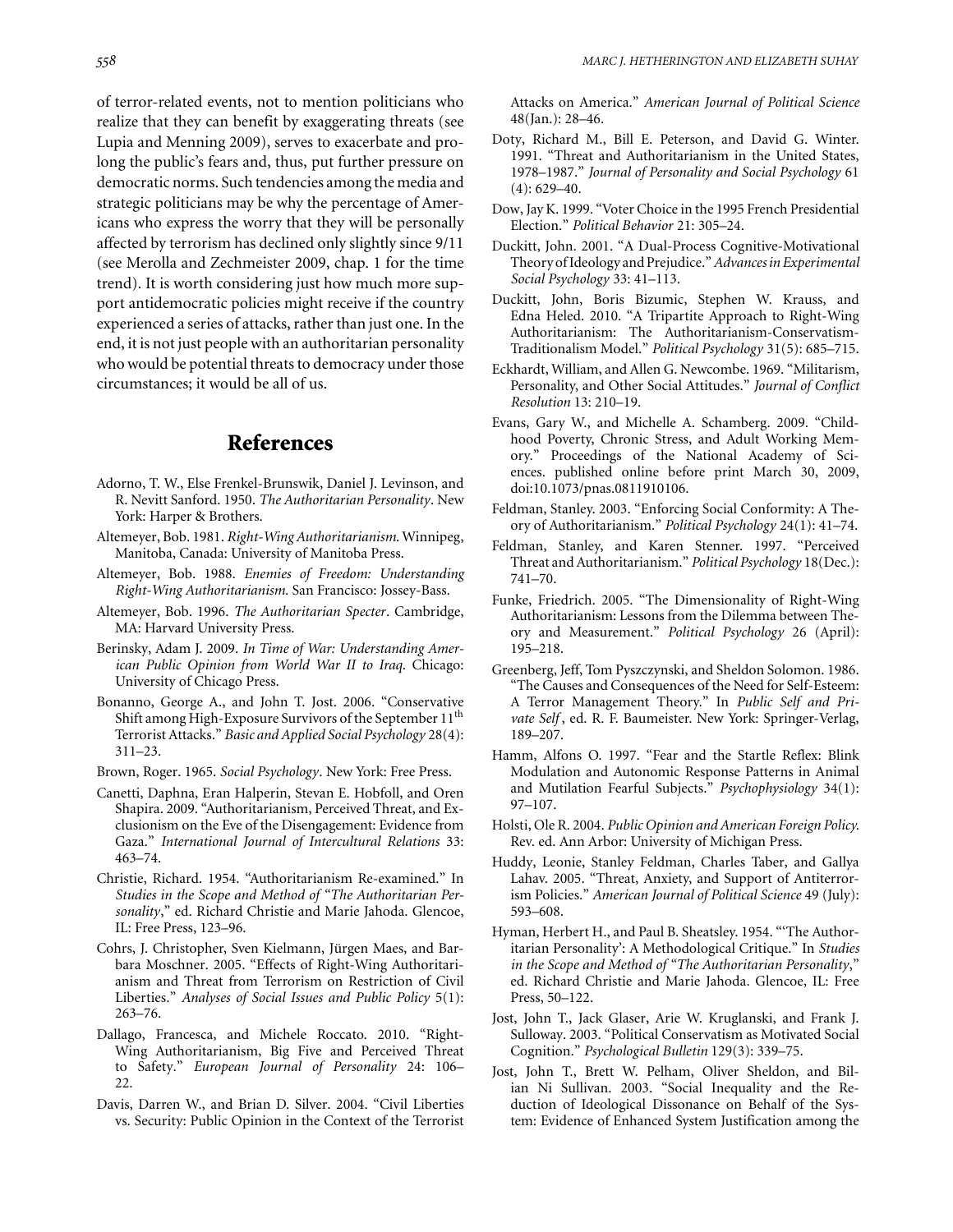Disadvantaged." *European Journal of Social Psychology* 33(1): 13–36.

- Kam, Cindy D., and Donald R. Kinder. 2007. "Terror and Ethnocentrism: Foundations of American Support for the War on Terrorism." *Journal of Politics* 69 (May): 320–38.
- Landau, Mark J., Sheldon Solomon, Jeff Greenberg, Florette Cohen, Tom Pyszczynski, Jamie Arndt, Claude H. Miller, Daniel M. Ogilvie, and Alison Cook. 2004. "Deliver Us from Evil: The Effects of Mortality Salience and Reminders of 9/11 on Support for President George W. Bush." *Personality and Social Psychology Bulletin* 30 (Sept.): 1136–50.
- Lavine, Howard, Milton Lodge, and Kate Freitas. 2005. "Threat, Authoritarianism, and Selective Exposure to Information." *Political Psychology* 26(2): 219–44.
- Lavine, Howard, Milton Lodge, James Polichak, and Charles Taber. 2002. "Explicating the Black Box through Experimentation: Studies of Authoritarianism and Threat." *Political Analysis* 10(4): 343–61.
- Lazarus, Richard S. 1991. *Emotion & Adaptation*. New York: Oxford University Press.
- LeDoux, Joseph. 1996. *The Emotional Brain: The Mysterious Underpinnings of Emotional Life*. New York: Touchstone.
- Lipset, Seymour Martin. 1959. "Democracy and Working-Class Authoritarianism." *American Sociological Review* 24 (Aug.): 482–501.
- Lupia, Arthur, and Jesse O. Menning. 2009. "When Can Politicians Scare Citizens into Supporting Bad Policies?"*American Journal of Political Science* 53 (Jan.): 90–106.
- Marcus, George E., John L. Sullivan, Elizabeth Theiss-Morse, and Sandra L. Wood. 1995. *With Malice Toward Some: How People Make Civil Liberties Judgments*. New York: Cambridge University Press.
- McCann, Stewart J. H. 1997. "Threatening Times, 'Strong' Presidential Popular Vote Winners, and the Victory Margin, 1824–1964." *Journal of Personality and Social Psychology* 73(1): 160–70.
- McClosky, Herbert. 1964. "Consensus and Ideology in American Politics." *American Political Science Review* 58 (June): 361–82.
- McClosky, Herbert, and Alida Brill. 1983. *Dimensions of Tolerance: What Americans Believe about Civil Liberties*. New York: Russell Sage Foundation.
- McFarland, Sam, and Melissa Mathews. 2005. "Who Cares about Human Rights?" *Political Psychology* 26 (June): 365–85.
- Meloen, Jos D. 1993. "The F Scale as a Predictor of Fascism: An Overview of 40 Years of Authoritarianism Research." In *Strength and Weakness: The Authoritarian Personality Today*, ed. William F. Stone, Gerda Lederer, and Richard Christie. New York: Springer-Verlag, 47–69.
- Meloen, Jos D., Gert Van der Linden, and Hans De Witte. 1996. "A Test of the Approaches of Adorno et al., Lederer and Altemeyer of Authoritarianism in Belgian Flanders: A Research Note." *Political Psychology* 17 (Dec.): 643–56.
- Merolla, Jennifer, and Elizabeth Zechmeister. 2009. *Democracy at Risk: How Terrorist Threats Affect the Public*. Chicago: University of Chicago Press.
- Mudde, Cas. 2007. *Populist Radical Right Parties in Europe*. New York: Cambridge University Press.
- Mueller, John E. 1988. "Trends in Political Tolerance." *Public Opinion Quarterly* 52(1): 1–25.
- Napier, Jaime L., and John T. Jost. 2009. "The 'Antidemocratic Personality' Revisited: A Cross-National Investigation of Working-Class Authoritarianism." *Journal of Social Issues* 64(3): 595–617.
- Oesterreich, Detlef. 2005. "Flight into Security: A New Approach and Measure of the Authoritarian Personality." *Political Psychology* 26(2): 275–97.
- Page, Benjamin I., and Robert Y. Shapiro. 1983. "Effects of Public Opinion on Policy." *American Political Science Review* 77 (March): 175–90.
- Page, Benjamin I., and Robert Y. Shapiro. 1992. *The Rational Public: Fifty Years of Trends in Americans' Policy Preferences*. Chicago: University of Chicago Press.
- Prothro, James W., and Charles M. Grigg. 1960. "Fundamental Principles of Democracy: Bases of Agreement and Disagreement." *Journal of Politics* 22 (May): 276–94.
- Rickert, Edward J. 1998. "Authoritarianism and Economic Threat: Implications for Political Behavior." *Political Psychology* 19 (Dec.): 707–20.
- Sales, Stephen M. 1973. "Threat as a Factor in Authoritarianism: An Analysis of Archival Data." *Journal of Personality and Social Psychology* 28(1): 44–57.
- Smith, Kevin B., Douglas Oxley, Matthew V. Hibbing, John R. Alford, and John R. Hibbing. 2009. "Fear and Loathing in Attitude Formation: The Physiological Basis of Politics." Working paper. University of Nebraska-Lincoln.
- Sniderman, Paul M., Louk Hagendoorn, and Markus Prior. 2004. "Predispositional Factors and Situational Triggers: Exclusionary Reactions to Immigrant Minorities." *American Political Science Review* 98: 35–50.
- Stellmacher, Jost, and Thomas Petzel. 2005. "Authoritarianism as a Group Phenomenon." *Political Psychology* 26 (April): 245–74.
- Stenner, Karen. 2005. *The Authoritarian Dynamic*. New York: Cambridge University Press.
- Stone, William F., Gerda Lederer, and Richard Christie. 1992. "Introduction: Strength and Weakness." In *Strength and Weakness: The Authoritarian Personality Today*, ed. William F. Stone, Gerda Lederer, and Richard Christie. New York: Springer-Verlag, 3–21.
- Stouffer, Samuel. 1955. *Communism, Conformity, and Civil Liberties*. New York: Doubleday.
- Sullivan, John L., James Piereson, and George E. Marcus. 1982. *Political Tolerance and American Democracy*. Chicago: University of Chicago Press.
- Tibon, Shira, and Herbert H. Blumberg. 1999. "Authoritarianism and Political Socialization in the Context of the Arab-Israeli Conflict." *Political Psychology* 20 (Sept.): 581– 91.
- Van Hiel, Alain, and Barbara De Clercq. 2009. "Authoritarianism Is Good for You: Right-Wing Authoritarianism as a Buffering Factor for Mental Distress." *European Journal of Personality* 23: 33–50.
- Vavreck, Lynn, and Douglas Rivers. 2008. "The 2006 Cooperative Congressional Election Study." *Journal of Elections, Public Opinion & Parties* 18 (Nov.): 355– 66.